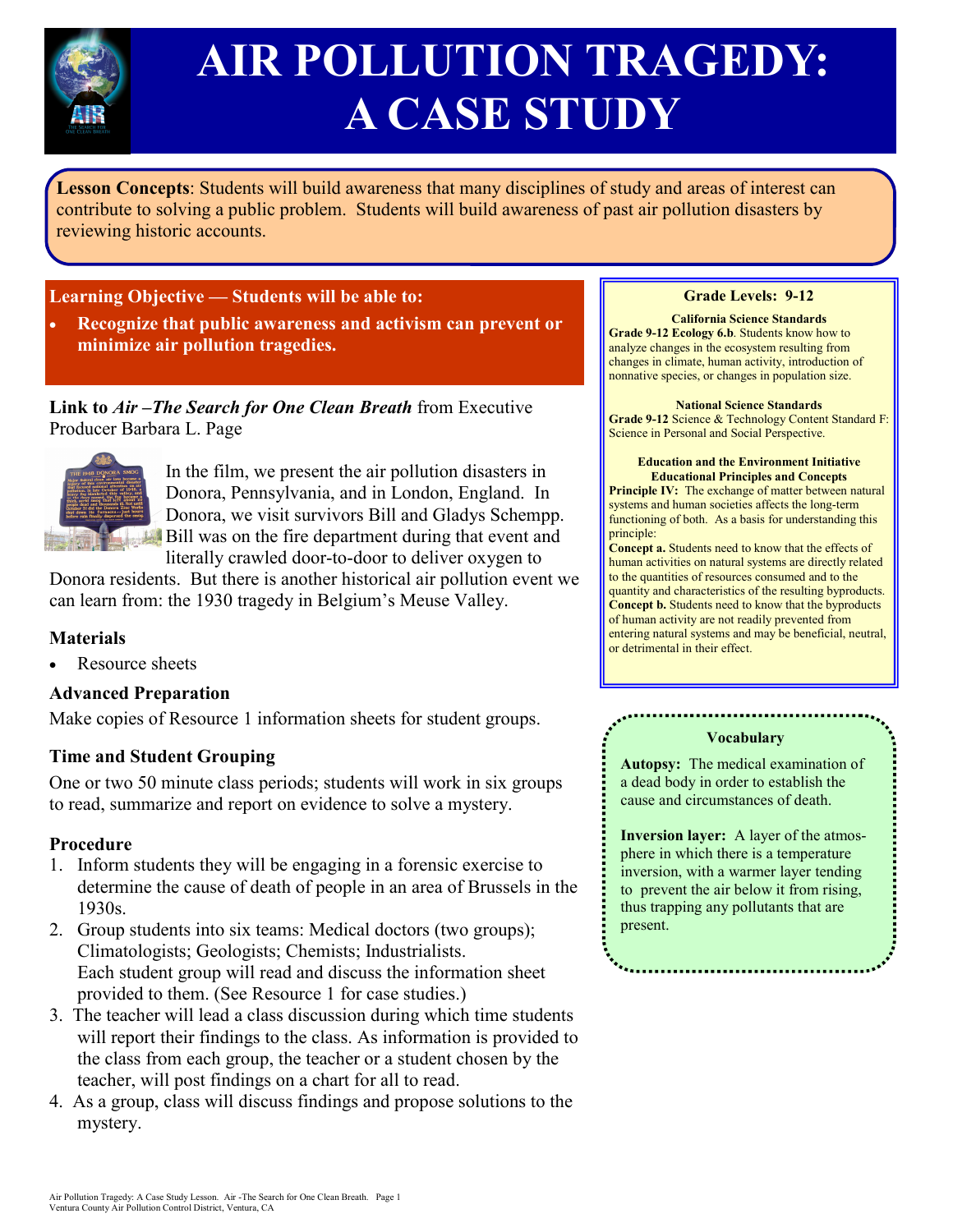#### Teacher Background

 Since the Industrial Revolution, there have been several occurrences of mass illness and death due to air pollution from factories. While none of these tragedies were intentionally perpetrated, factory owners and government officials were reluctant to place blame on the factories due to concerns about production, profit, and liability. In each case, scientific investigation determined causes based on the combination of chemicals released and their affect on human physiology, geographic, and climatic conditions.

Closure: Discuss with the class that a cause of a mystery can always be investigated. Scientific investigation will usually involve many disciplines: medical, chemical, geological, industrial, and political. It is important to carefully consider evidence presented for accuracy and thoroughness.

Assessment: Understanding the Meuse Valley tragedy involves input from a number of disciplines and points of view. To assess student understanding of this situation, have them write a persuasive or expository essay to the prompt: You are the mayor of a town which has just experienced an environmental catastrophe. Detail how you will oversee the investigation and what type of tests you would employ to ensure a quality conclusion.

Extension: Students read Air Pollution and Historic Tragedies (Resource 2) and discuss ways in which other tragedies can be prevented.

Homework: Students will read about preventative measures taken to guard against such tragedies. Article entitled Why Should You Be Concerned About Air Pollution? (Resource 3).

Resources: The Journal of Industrial Hygiene and Toxicology, Year 1937, Volume 19, Pages 126-137. U.S. EPA: http://www.epa.gov/air/caa/peg/concern.html.

#### Related Web Sites:

Kyoto Protocol: http://unfccc.int/kyoto\_protocol/mechanisms/clean\_development\_mechanism/items/2718.php.

#### Teacher Tips

 The forensic exercise provided is designed to build students' interest in the nature of a catastrophe through role playing one of the many scenarious which could provide information to help solve the puzzle of the mysterious deaths. Information provided to the students is targeted to lead to a quick resolution of facts without involved research.

 As groups present their summaries, the teacher should chart the factors most important in solving the problem. Emission of chemical pollution from the factories, chemical changes occurring when the pollution combines with water, symptoms of respiratory problems in autopsies and medical exams, and the nature of the valley experiencing an inversion layer are the evidence the teacher would want to highlight for the students to conclude that emissions from the factories in combination with geography and weather lead to the deaths. Most of the time damage due to pollution is not obvious but that doesn't mean it isn't there.

 Discussion of the benefit of employment at the factories can be weighed against the idea of public health concerns. The medical group is presented with information that lung disease is also caused by smoking cigarettes. If the medical group uses this information to offer a solution, the teacher should point out the suddenness of the medical emergency as it relates to the long time period over which people have smoked.

Have copies of Resource 3, Why Should You be Concerned About Air Pollution?, available for groups who finish early to read and review.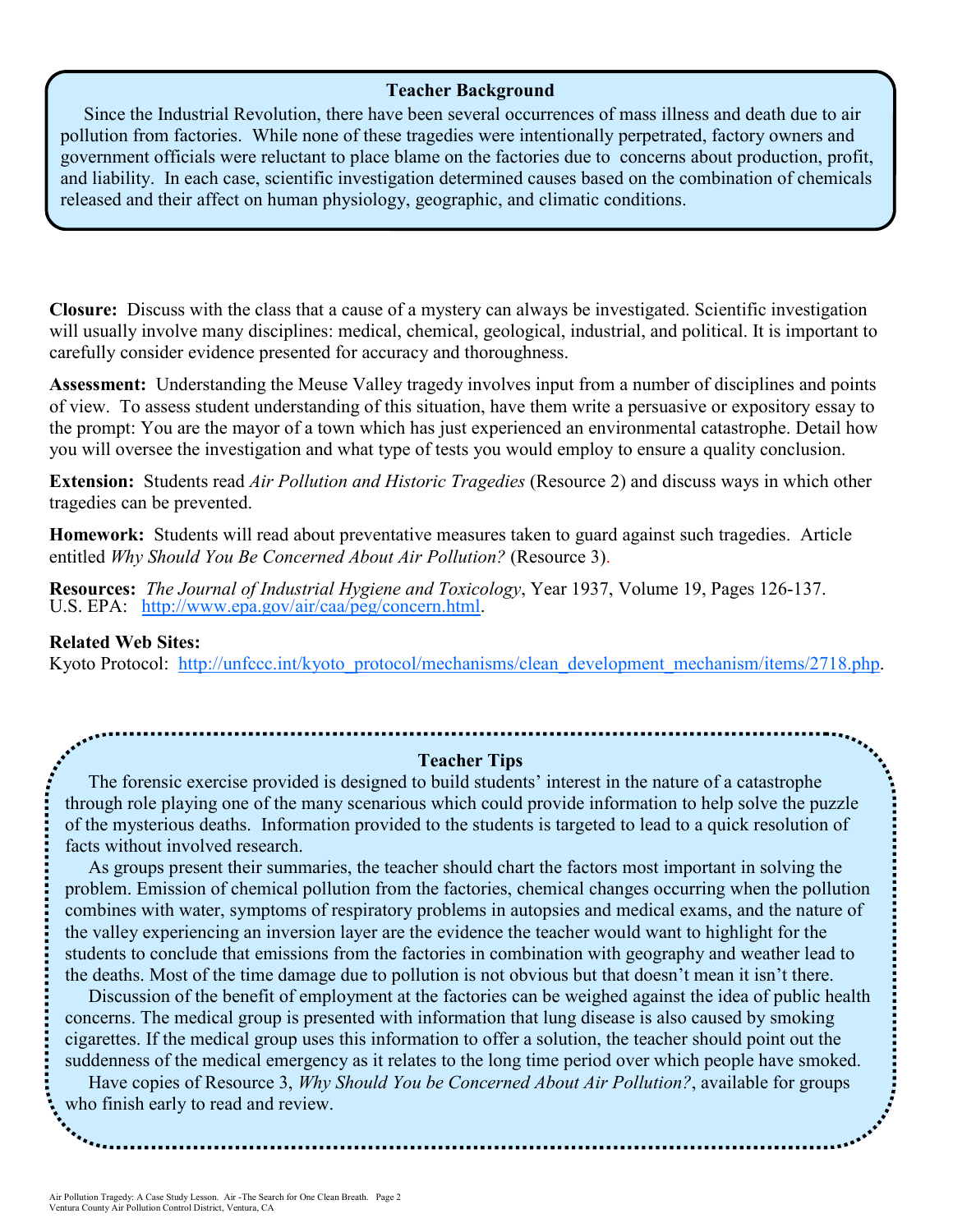### Case study Meuse Valley, Belgium

The Meuse Valley in Belgium contains many farms, villages, steel mills, factories, and chemical plants. Its main claim to fame is an 80 year old mystery, still the subject of speculation today.

 Early in December of 1930 a thick fog lay over much of the country. Over three days, from December 2 through December 5, many people who lived in the Meuse Valley complained of nausea, difficulty breathing, stinging eyes, and burning throats. By the end of the three days, 60 people had died and thousands more were ill with an unknown "disease." Had they been sprayed with poisonous gas? Were there leaks of gases from the chemical plants? Was it another outbreak of bubonic plague?

 You have been named to a commission to determine what caused the deaths and illnesses. You will need to become an expert about certain facts of the case.

**Meterologists:** As a team, determine if the following conditions could have contributed to the deaths and illnesses.

- A. The weather was cold, a little above freezing during the day. At night the temperature reached 10 below.
- B. Temperatures had been falling in the days before the deaths, and heavy fog formed as moist air cooled near the ground.
- C. There was an unusual weather pattern called a temperature inversion. Warm air usually rises, but in valleys like the Meuse (and Los Angeles) during the winter, once the sun goes down the ground loses heat very quickly which cools the air near the ground. Because air does not conduct heat very well, the air above the surface remains warmer by comparison. Colder air does not rise through warmer air. Therefore, there is little mixing of air.
- D. There was no wind those three days in the Meuse Valley.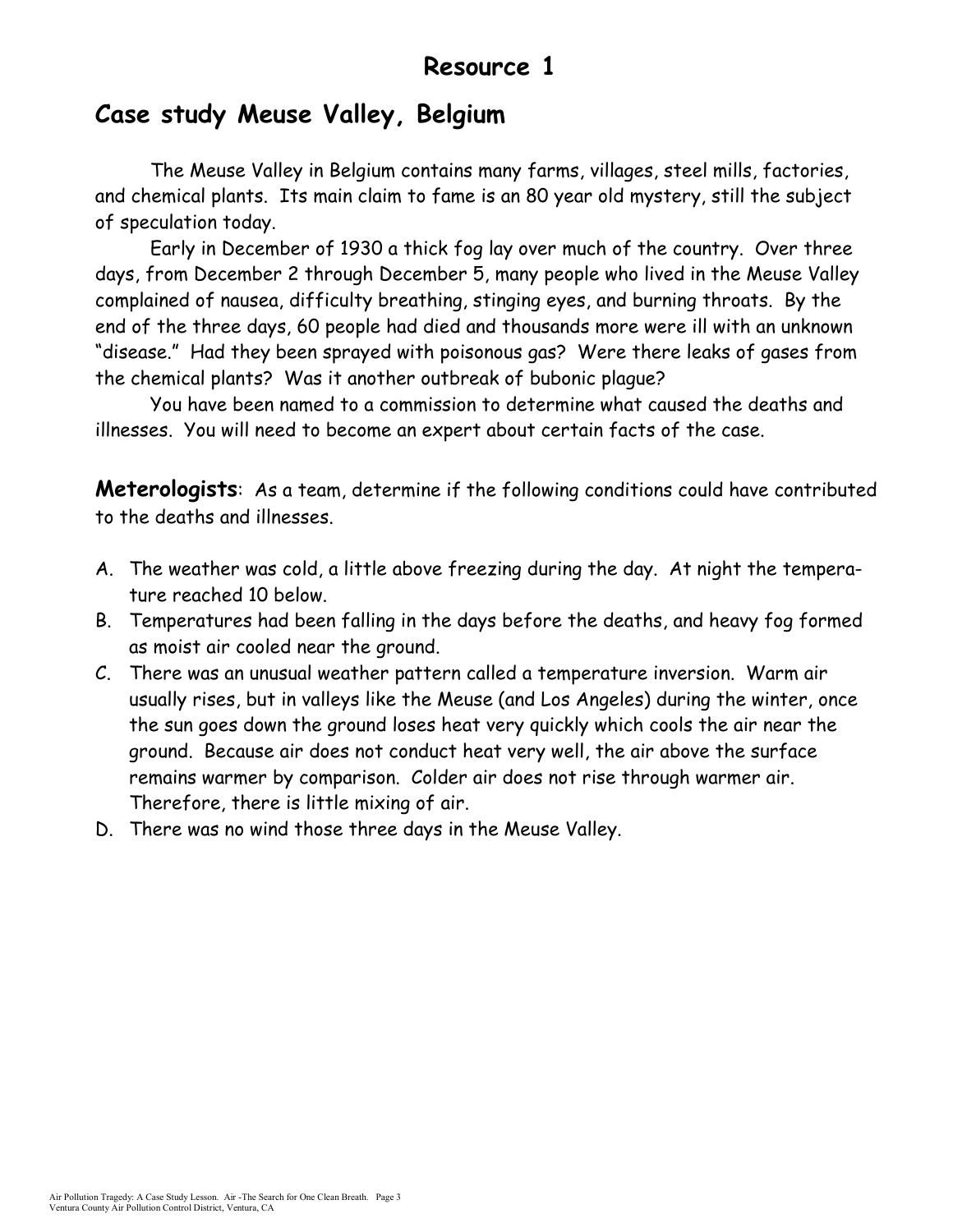# Case study Meuse Valley, Belgium

The Meuse Valley in Belgium contains many farms, villages, steel mills, factories, and chemical plants. Its main claim to fame is an 80 year old mystery, still the subject of speculation today.

 Early in December of 1930 a thick fog lay over much of the country. Over three days, from December 2 through December 5, many people who lived in the Meuse Valley complained of nausea, difficulty breathing, stinging eyes, and burning throats. By the end of the three days, 60 people had died and thousands more were ill with an unknown "disease." Had they been sprayed with poisonous gas? Were there leaks of gases from the chemical plants? Was it another outbreak of bubonic plague?

 You have been named to a commission to determine what caused the deaths and illnesses. You will need to become an expert about certain facts of the case.

Chemists: As a team determine if the following facts could help explain what caused the deaths and illnesses.

- A. Homes and factories burned coal in their furnaces.
- B. The burning of coal released hydrogen sulfide into the air.
- C. Hydrogen sulfide combines with water to produce sulfuric acid.
- D. Fluorine is the most reactive element known to science. Fluorine compounds tend to be very toxic, but usually exist only in very small amounts in the environment.
- E. Industrial activities in the Meuse Valley released fluorine compounds in the smoke from their chimneys.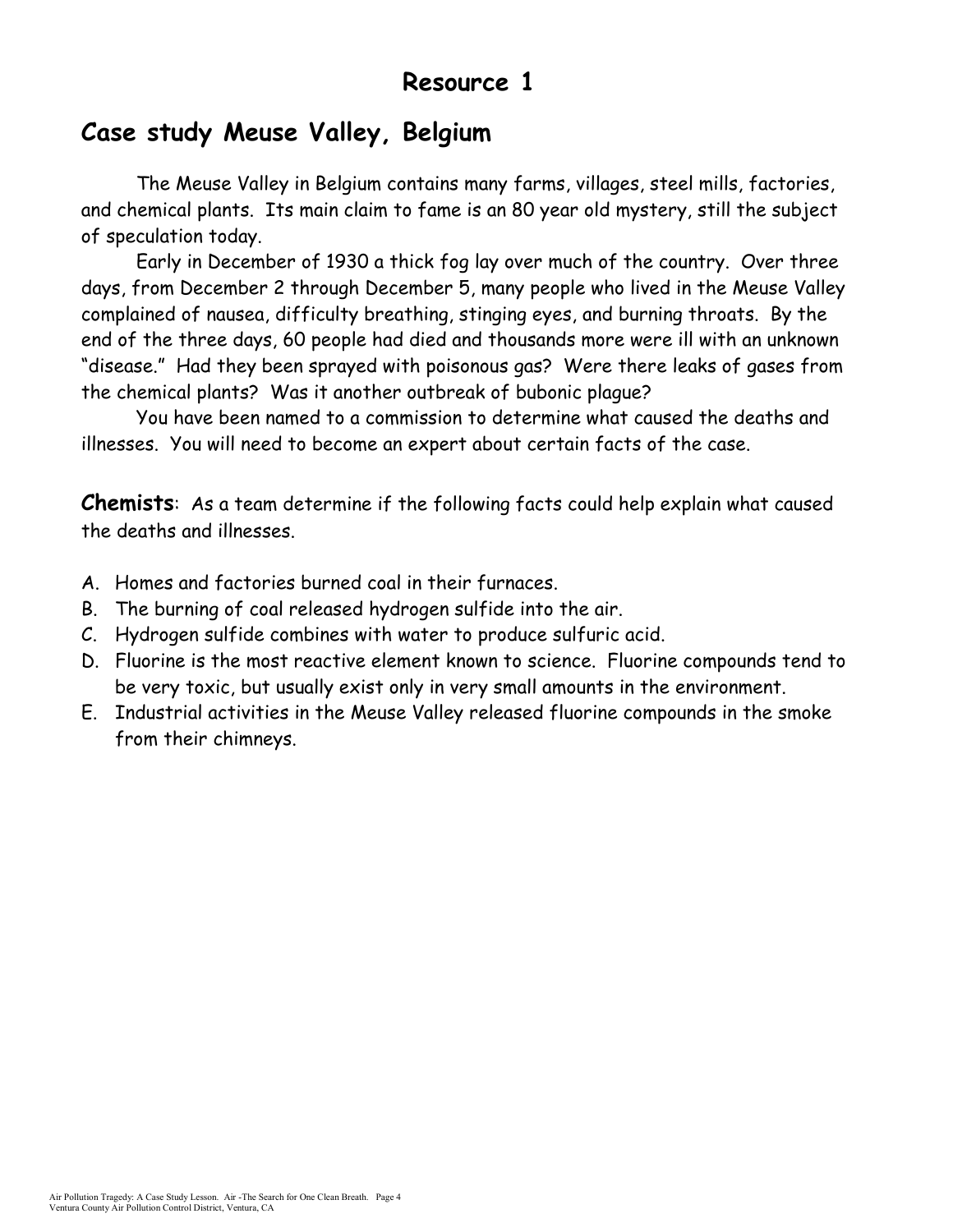### Case study Meuse Valley, Belgium

The Meuse Valley in Belgium contains many farms, villages, steel mills, factories, and chemical plants. Its main claim to fame is an 80 year old mystery, still the subject of speculation today.

 Early in December of 1930 a thick fog lay over much of the country. Over three days, from December 2 through December 5, many people who lived in the Meuse Valley complained of nausea, difficulty breathing, stinging eyes, and burning throats. By the end of the three days, 60 people had died and thousands more were ill with an unknown "disease." Had they been sprayed with poisonous gas? Were there leaks of gases from the chemical plants? Was it another outbreak of bubonic plague?

 You have been named to a commission to determine what caused the deaths and illnesses. You will need to become an expert about certain facts of the case.

Medical Doctors involved in autopsies: Use the following medical knowledge to determine how the people who died got sick. Does the disease appear to be spread by germs, by massive food poisoning, by something in the air, or by something in the water?

- A. The bodies showed little sign of infection. There was little bleeding or open sores.
- B. Mucus membranes of the trachea and larger bronchi were red and swollen.
- C. Microscopic examination of the mucus membranes of the trachea and bronchi showed tissue damage of the linings and blood vessel enlargement.
- D. Lung alveoli contained many particles of soot. Alveoli were swollen, had numerous broken capillaries and damaged linings.
- E. Other body organs were normal, as was a thorough chemical analysis of blood.
- F. In the United States, smoking is the most common cause of problems such as: cancer, emphysema, shortness of breath, coughing and poor lung function are much more common among smokers than non-smokers.
- G. Evidence suggests that respiratory infection, asthma, and conditions listed above are more common in children who live in households where adults smoke, exposing the children to "second-hand smoke."
- H. Air pollution can cause problems for persons with lung disease. In poorer countries, indoor air pollution is a major problem due to indoor fires used for cooking.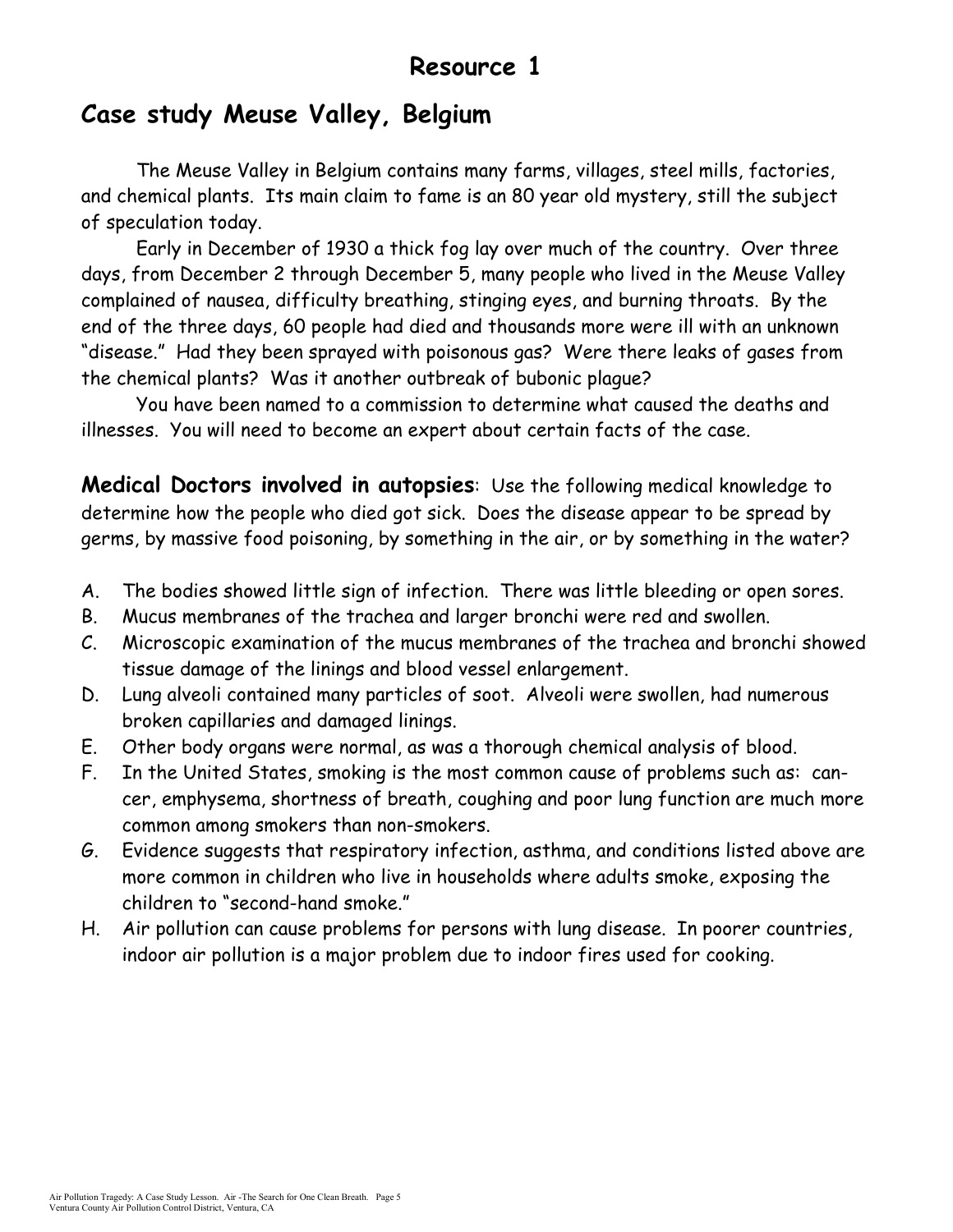# Case study Meuse Valley, Belgium

The Meuse Valley in Belgium contains many farms, villages, steel mills, factories, and chemical plants. Its main claim to fame is an 80 year old mystery, still the subject of speculation today.

 Early in December of 1930, a thick fog lay over much of the country. Over three days, from December 2 through December 5, many people who lived in the Meuse Valley complained of nausea, difficulty breathing, stinging eyes, and burning throats. By the end of the three days, 60 people had died and thousands more were ill with an unknown "disease." Had they been sprayed with poisonous gas? Were there leaks of gases from the chemical plants? Was it another outbreak of bubonic plague?

 You have been named to a commission to determine what caused the deaths and illnesses. You will need to become an expert about certain facts of the case.

Medical Doctors working with ill patients: Use the following medical knowledge to try to determine what was making people suddenly sick. Does the disease appear to be spread by germs, by massive food poisoning, by something in the air, or by something in the water?

- A. The cases of illness began on December 3, two days after the mist had settled in. The cases all began about the same time throughout the entire area. After December 5 there were no new cases; by December 6 the fog had disappeared.
- B. Those affected tended to be elderly people or people with weakened lungs or hearts.
- C. Younger, healthier individuals were also among those who became seriously ill.
- D. Some individuals attacked by the disease had not left their homes during the foggy days.
- E. The chief symptom was difficulty breathing. Coughing produced a frothy mucus; as the condition worsened the mucus produced was thicker and slimy.
- F. In cases where the patient died, the final stages of the disease produced a weak but rapid pulse; a pale, bluish skin color; increasing hoarseness in the voice; nausea, occasional vomiting; and the production of excessive tears in the eyes.
- G. Other body organs appeared normal, as was a thorough chemical analysis of blood.
- H. Cattle also became ill. Their symptoms included unusual panting, trouble breathing, restlessness, emphysema, and sometimes death. Birds and rats also died in higher than normal numbers.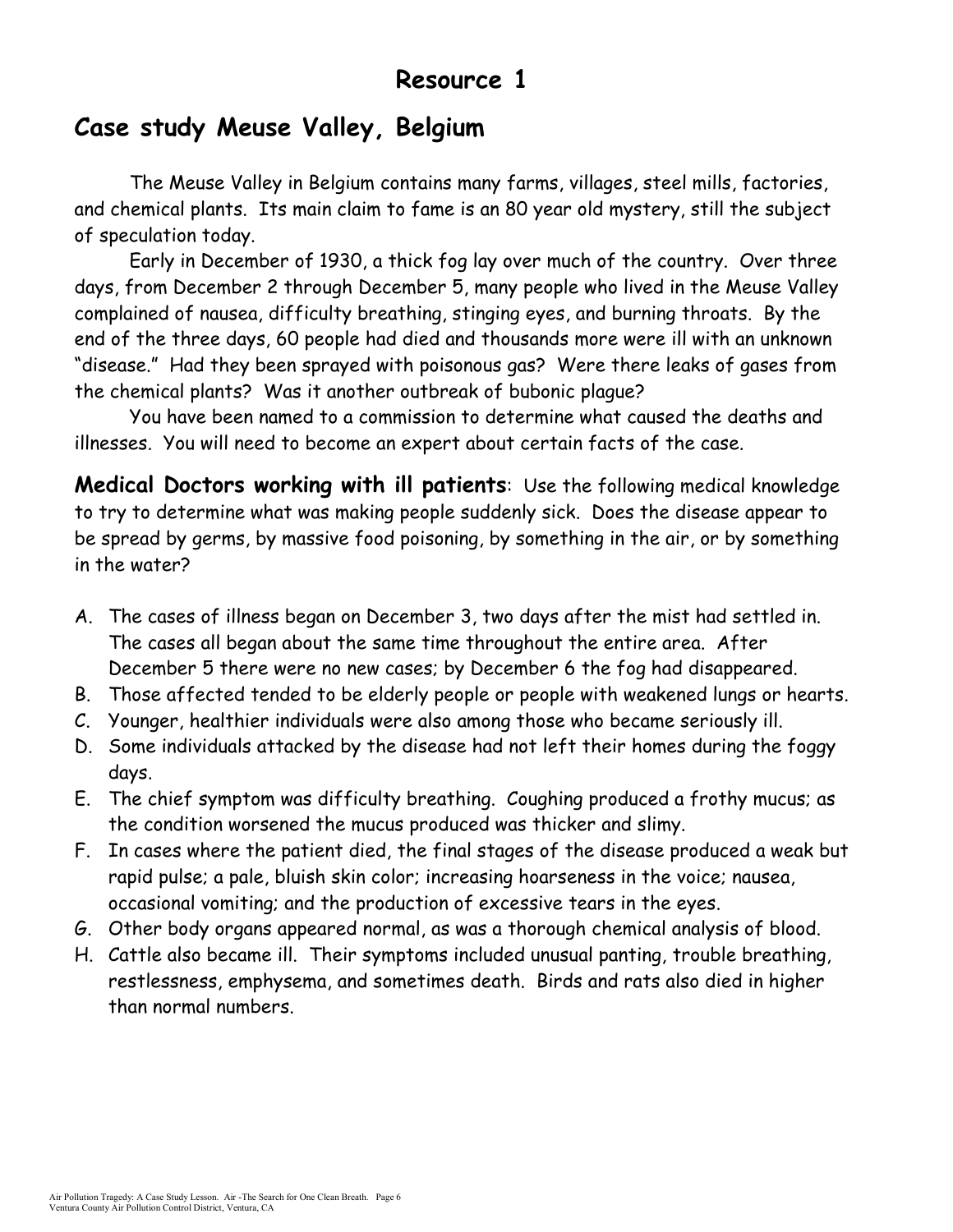- I. In the United States, smoking is the most common cause of problems such as : cancer, emphysema, shortness of breath, coughing, and poor lung function are much more common among smokers than non-smokers.
- J. Evidence suggests that respiratory infection, asthma, and conditions listed above are more common in children who live in households where adults smoke, exposing the children to "second-hand smoke."
- K. Air pollution can cause problems for persons with lung disease. In poorer countries, indoor air pollution is a major problem due to indoor fires used for cooking.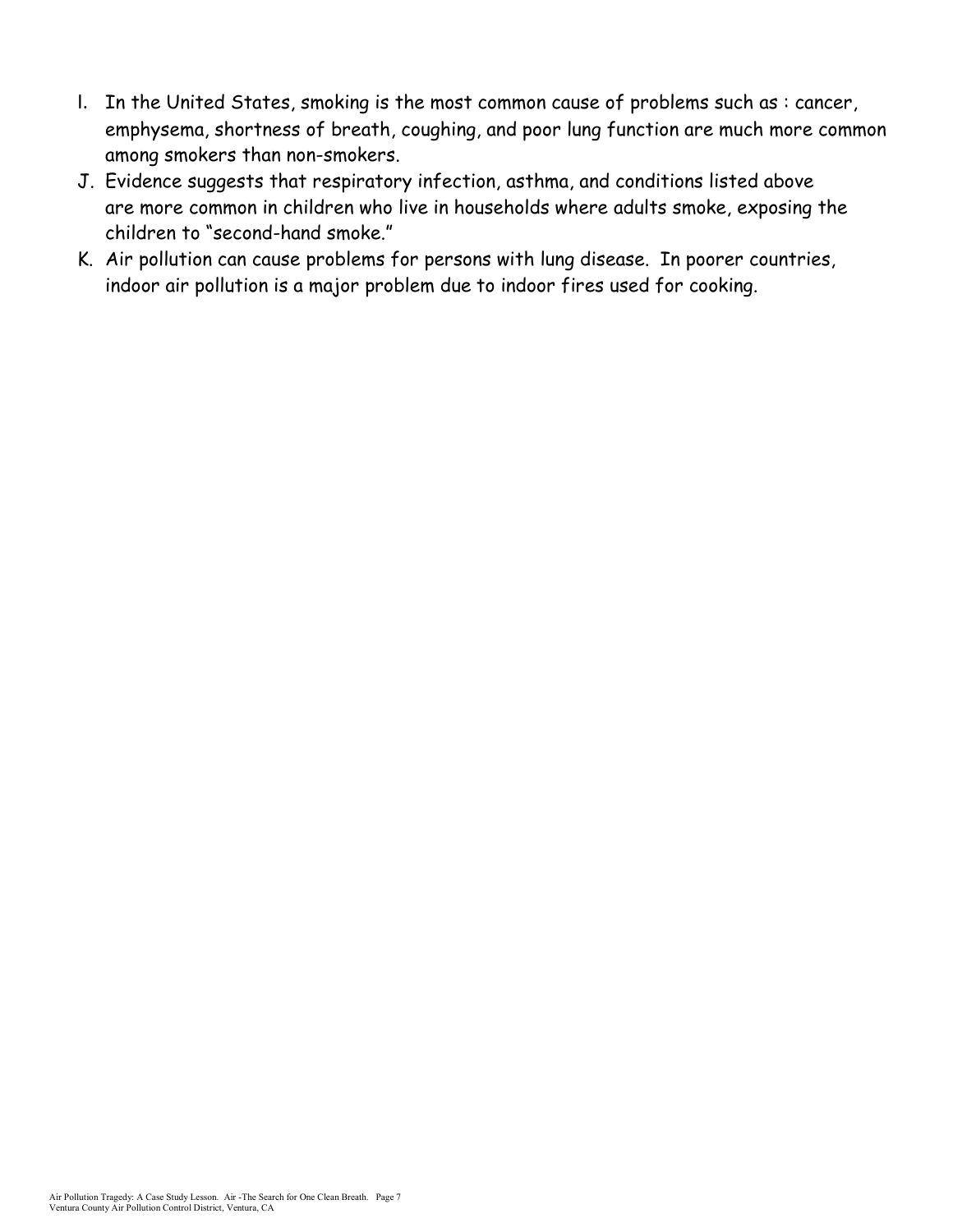# Case study Meuse Valley, Belgium

The Meuse Valley in Belgium contains many farms, villages, steel mills, factories, and chemical plants. Its main claim to fame is an 80 year old mystery, still the subject of speculation today.

 Early in December of 1930 a thick fog lay over much of the country. Over three days, from December 2 through December 5, many people who lived in the Meuse Valley complained of nausea, difficulty breathing, stinging eyes, and burning throats. By the end of the three days, 60 people had died and thousands more were ill with an unknown "disease." Had they been sprayed with poisonous gas? Were there leaks of gases from the chemical plants? Was it another outbreak of bubonic plague?

 You have been named to a commission to determine what caused the deaths and illnesses. You will need to become an expert about certain facts of the case.

Geologists: As a team, you will consider the environment in which the incident took place. Could the shape or location of the valley have contributed to the problems?

- A. Locate Belgium on a world map. Describe the basic geography, relationship to the ocean, valleys, mountains, etc. Identify the location of the Meuse Valley.
- B. The Meuse Valley runs between a series of steep hills along a river. The valley contained several electrical power plants and heavy industries as well as other pollutant sources.
- C. The Meuse River runs southwest to northeast in a valley that is no more than 1 or 2 km wide, but fairly deep (60-80m).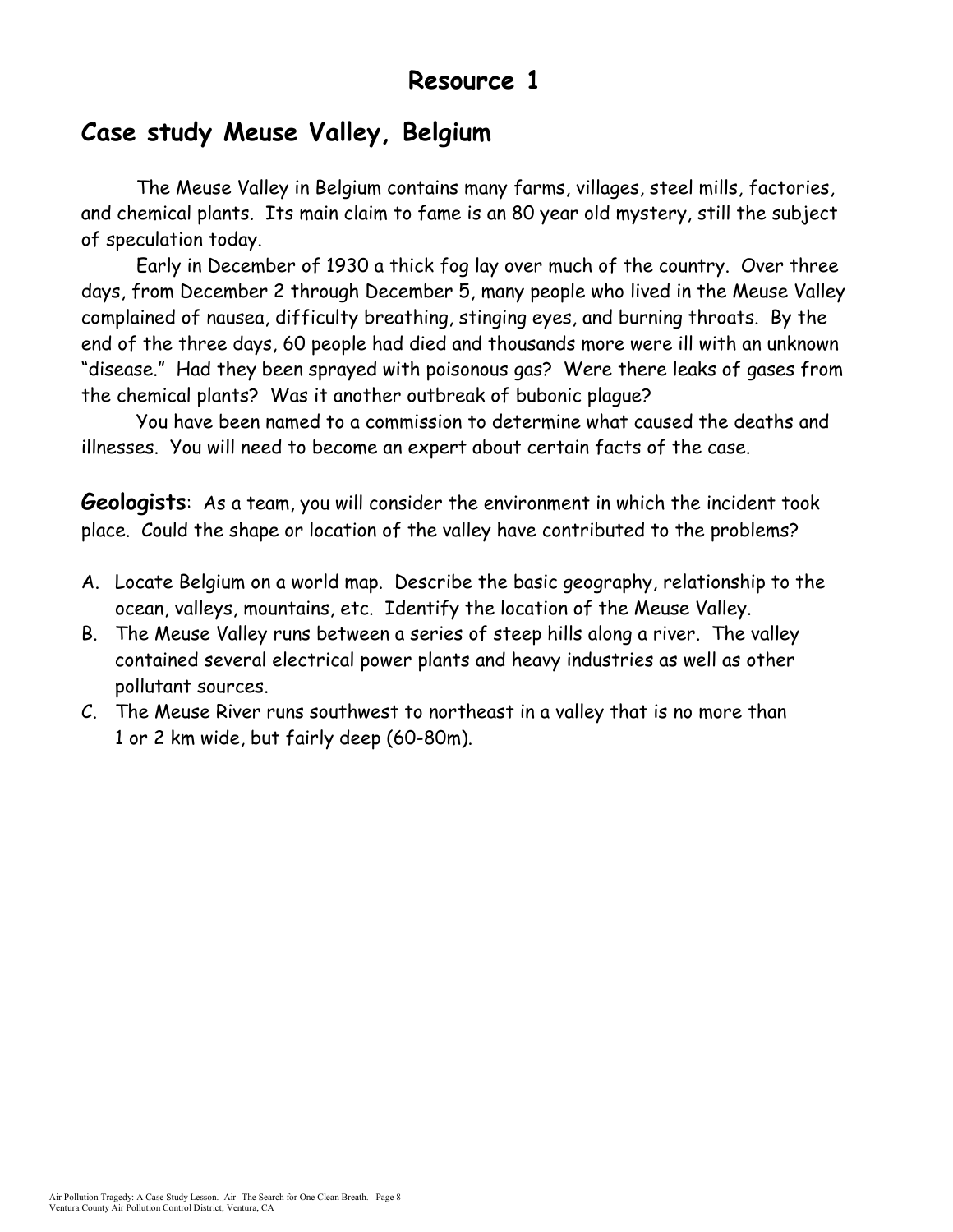# Case study Meuse Valley, Belgium

The Meuse Valley in Belgium contains many farms, villages, steel mills, factories, and chemical plants. Its main claim to fame is an 80 year old mystery, still the subject of speculation today.

 Early in December of 1930, a thick fog lay over much of the country. Over three days, from December 2 through December 5, many people who lived in the Meuse Valley complained of nausea, difficulty breathing, stinging eyes, and burning throats. By the end of the three days, 60 people had died and thousands more were ill with an unknown "disease." Had they been sprayed with poisonous gas? Were there leaks of gases from the chemical plants? Was it another outbreak of bubonic plague?

 You have been named to a commission to determine what caused the deaths and illnesses. You will need to become an expert about certain facts of the case.

**Industrialists:** You are factory owners and can therefore explain how factories can affect communities in which they are located. The following facts relate to factories in the Meuse Valley in the 1930s.

- A. A very large percentage of the population worked in the valley industries. For many families, these jobs were their only source of income. Shutting the factories down would destroy the valley economy as well as deprive the country of important products.
- B. There were four very large iron works with blast-furnaces and steel works, three large ore refineries, four glass and ceramic factories, three zinc works and one superphosphate factory.
- C. At the time industrial fumes were considered stinky, but not dangerous. Taking ore from the earth and removing the metal created smelly fumes, but this was the first time those fumes appeared related to deaths.
- D. The factories had been working successfully for years without causing noticeable damage. It appears the heavy fog was somehow involved in the disaster.
- E. Today we know more about air pollution than was known in 1930. We know thirty different illness-causing chemicals were released in manufacturing processes used at that time. It is not possible to know for sure at this point which waste gases actually lead to the deaths.
- F. The event did not lead to anti-pollution measures, and in September 1972, another industrial accident occurring with fog conditions caused more sickness but no deaths.
- G. There are now scrubbers and processes that help reduce pollution waste from factories, but they are very expensive.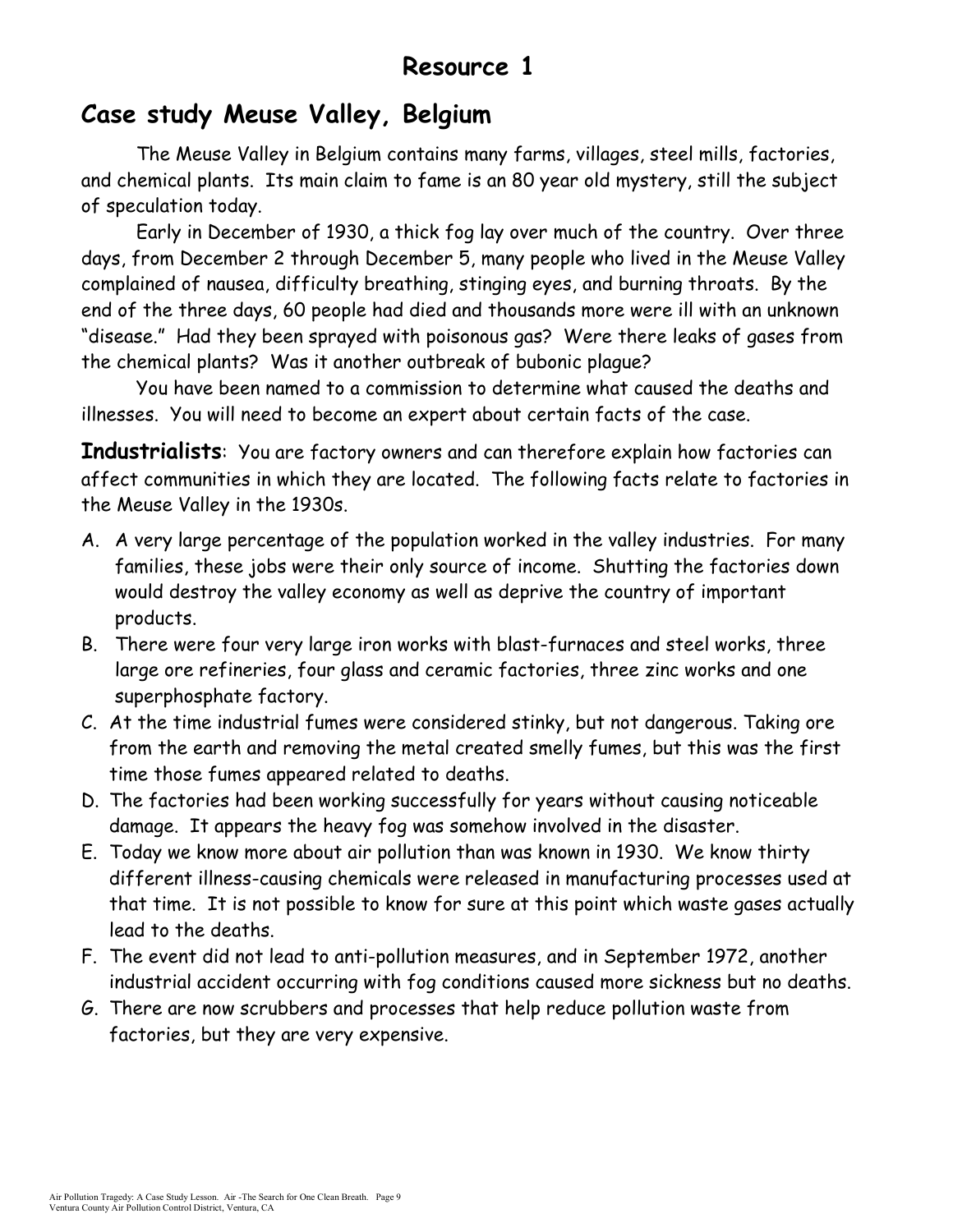## Air Pollution and Historic Tragedies

 Air is the ocean we breathe. Air supplies us with oxygen, which is essential for our bodies to live. Air is 99.9% nitrogen, oxygen, water vapor, and inert gases. Human activities can release substances into the air, some of which can cause problems for humans, plants, and animals.

 There are several main types of pollution and well-known effects of pollution that are commonly discussed. These include smog, acid rain, greenhouse gases, and "holes" in the ozone layer. Each of these problems has serious implications for our health and wellbeing as well as for the whole environment.

 One type of air pollution is the release of particles into the air from burning fuel for energy. Diesel smoke is a good example of this particulate matter. The particles are very small pieces of matter measuring about 2.5 microns or about .0001 inches. This type of pollution is sometimes referred to as black carbon pollution. The exhaust from burning fuels in automobiles, homes, and industries is a major source of pollution in the air. Some authorities believe that even the burning of wood and charcoal in fireplaces and barbeques can release significant quantities of soot into the air.

 Another type of pollution caused by burning fossil fuels is the release of noxious gases, such as sulfur dioxide, carbon monoxide, nitrogen oxides, and chemical vapors. These can take part in further chemical reactions once they are in the atmosphere, forming smog and acid rain.

 Pollution also needs to be considered inside our homes, offices, and schools. Some of these pollutants can be created by indoor activities such as smoking and cooking. It is estimated that half a million people die prematurely every year in the United States as a result of smoking cigarettes. In the United States, we spend about 80-90% of our time inside buildings, and so our exposure to harmful indoor pollutants can be serious. It is therefore important to consider both indoor and outdoor air pollution.

 Examples of short-term effects include irritation to the eyes, nose, throat, and upper respiratory infections such as bronchitis and pneumonia. Other symptoms can include headaches, nausea, and allergic reactions. Short-term air pollution can aggravate the medical conditions of individuals with asthma and emphysema. In the great "Smog Disaster" in London in 1952, 4,000 people died in a few days due to the high concentrations of pollution.

 Long-term health effects can include chronic respiratory disease, lung cancer, heart disease, and even damage to the brain, nerves, liver, or kidneys. Continual exposure to air pollution affects the lungs of growing children and may aggravate or complicate medical conditions in the elderly.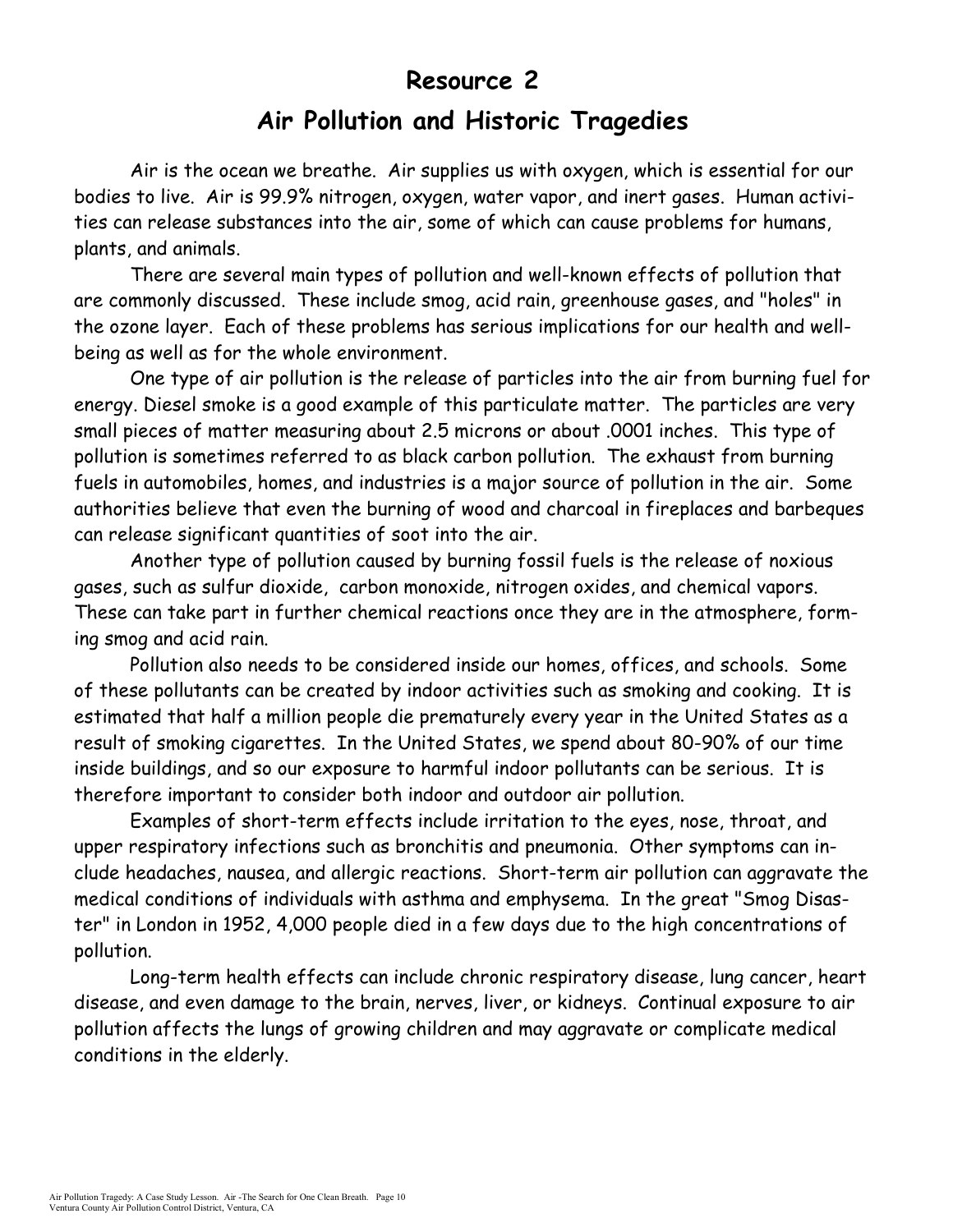### Historic Air Pollution Tragedies

#### London, England (1873-74, winter)

London is famous for its smoky, dirty skies and "pea-soup" nights wrapped in heavy fog. For many, the fog provides a romantic setting for mystery and intrigue, but even Sherlock Holmes' famous assistant, Dr. Watson, describes the fog as a "greasy, heavy brown swirl… condensing in oily drops upon the window panes." During this winter, the fog lasted from November to February. In the week following the worst of it, deaths rose 75%.

#### Meuse Valley, Belgium (1930, December 2-5)

An atmospheric event known as a thermal inversion trapped fog over a 15-mile-long stretch of the Meuse Valley that contained many farms, villages, steel mills, and chemical plants. At the end of the first day, many residents complained about nausea, short breath, stinging eyes, and burning throats. In three days, 60 people had died and thousands more were ill with an unknown 'disease'. Some think that the valley had been sprayed with poison gas, fumes had leaked from a chemical plant, or even that bubonic plague had broken out. The sickness was actually caused by pollutants trapped beneath the dense fog clouds. Death rates were subsequently made ten times above normal, especially among the elderly and those with respiratory problems. Thirty different chemicals were identified as causing the illness. The event did not lead to anti-pollution measures, and on September 5-6, 1972, another industrial accident occurred when fog conditions produced large concentrations of toxic sulfur dioxide gas, causing more sickness but no deaths.

### London, England (1934, January 21)

This from the Associated Press: "A dreaded black fog settled upon London this afternoon so densely that it penetrated the Great Albert Hall, where Madame Galli-Curci sang to an audience which could only see her thru a fog. The fog was not so bad as the one on New Year's Day but it caused a number of accidents. The fog had lifted in most sections tonight."

### Donora, Pennsylvania, USA (1948, October 30-31)

Weather conditions caused toxic gases from industrial and domestic furnaces to float above the coal mining community of Donora. Twenty people died and another 6,000 became sick from the fog and smoke combination.

#### London, England (1952, December)

Twelve thousand people died from the so-called killer fogs of London, produced by the condensation of water on the daily 2,000 tons of sulfur dioxide and pollutants produced by coal-burning industrial furnaces and home heating systems in the city. The fatal conditions began on Thursday, December 4. A high-pressure system moved over Britain, bringing dry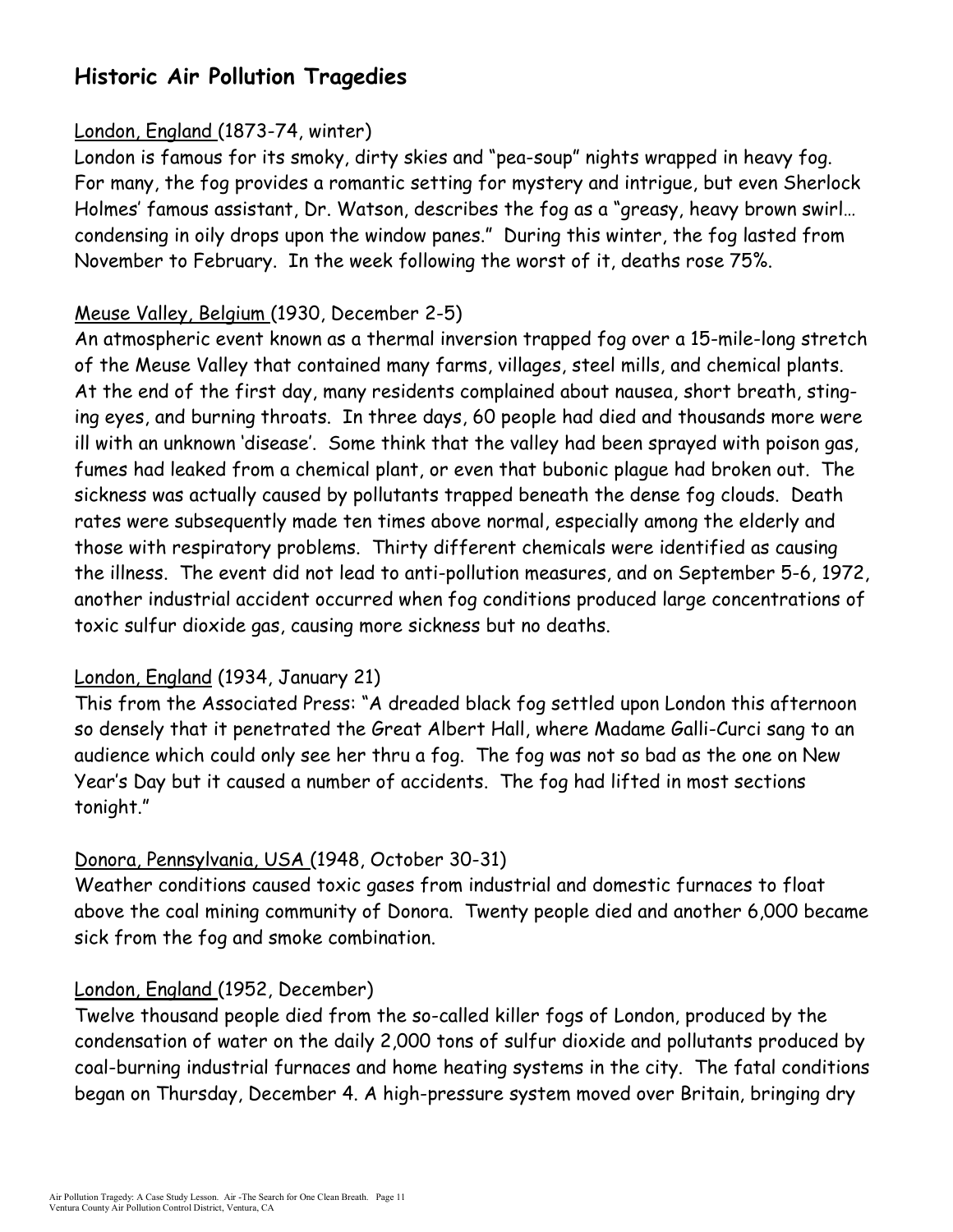air, cold temperatures, and light winds. During the night, the winds stopped and the Thames River basin experienced a severe temperature inversion, trapping cold air near the ground beneath a warm humid air layer. Heavy fog then began to form. For the next four days, tons of particulate matter from the furnaces entered this air mass, turning the sky yellow, amber, brown, and finally almost black. The air consequently became a blinding, suffocating cloud of gas that choked breathing passages and stung eyes with enough acidity to cause skin irritation. Cars were stopped in the roads as visibility dropped to a few feet. Air poured through window cracks and under doorways to permeate homes and buildings. Thousands, especially those with respiratory trouble, became seriously ill. The British Committee on Air Pollution reported, "The number of deaths over and above those normally expected in the last three weeks of December indicates some 4,000 people died of the 'smog'. As many as 8,000 others died later as a result of respiratory complications." Since this disaster, stricter restrictions have been placed on coal-burning furnaces. Antipollution laws are strongly enforced, and today London's "pea-soupers" have been nearly eliminated.

#### New York City, New York, USA (1966, November 27)

About 400 people perished because of respiratory failure and heart attacks caused by extreme smog conditions.

#### Pittsburgh, Pennsylvania, USA (1975, November)

A four day long fog may have caused the deaths of 14 people.

#### Bhopal, India (1984)

Perhaps the biggest air pollution disaster of all time occurred in Bhopal, India in 1984 when a toxic cloud drifted over the city from the Union Carbide pesticide plant. This gas leak managed to kill 20,000 people and permanently injured a whopping 120,000 people.

#### Houston, Texas, USA

There have been no large-scale air pollution disasters in Houston, but due to the toxins produced by the vast petrochemical industry, Harris County is the third highest toxic air polluter among all the counties in the United States. Environmental Defense ranks the county among the top 10% of counties in the country for added cancer and non-cancer risk due to toxic air pollution. Earlier cutbacks of the Clean Air Act only added to the intensity of the issue. Carelessly regulated industry can lead to dangerous consequences. It is a form of social injustice that must not be tolerated, for the sake of the health of those who live near and downwind of these industries.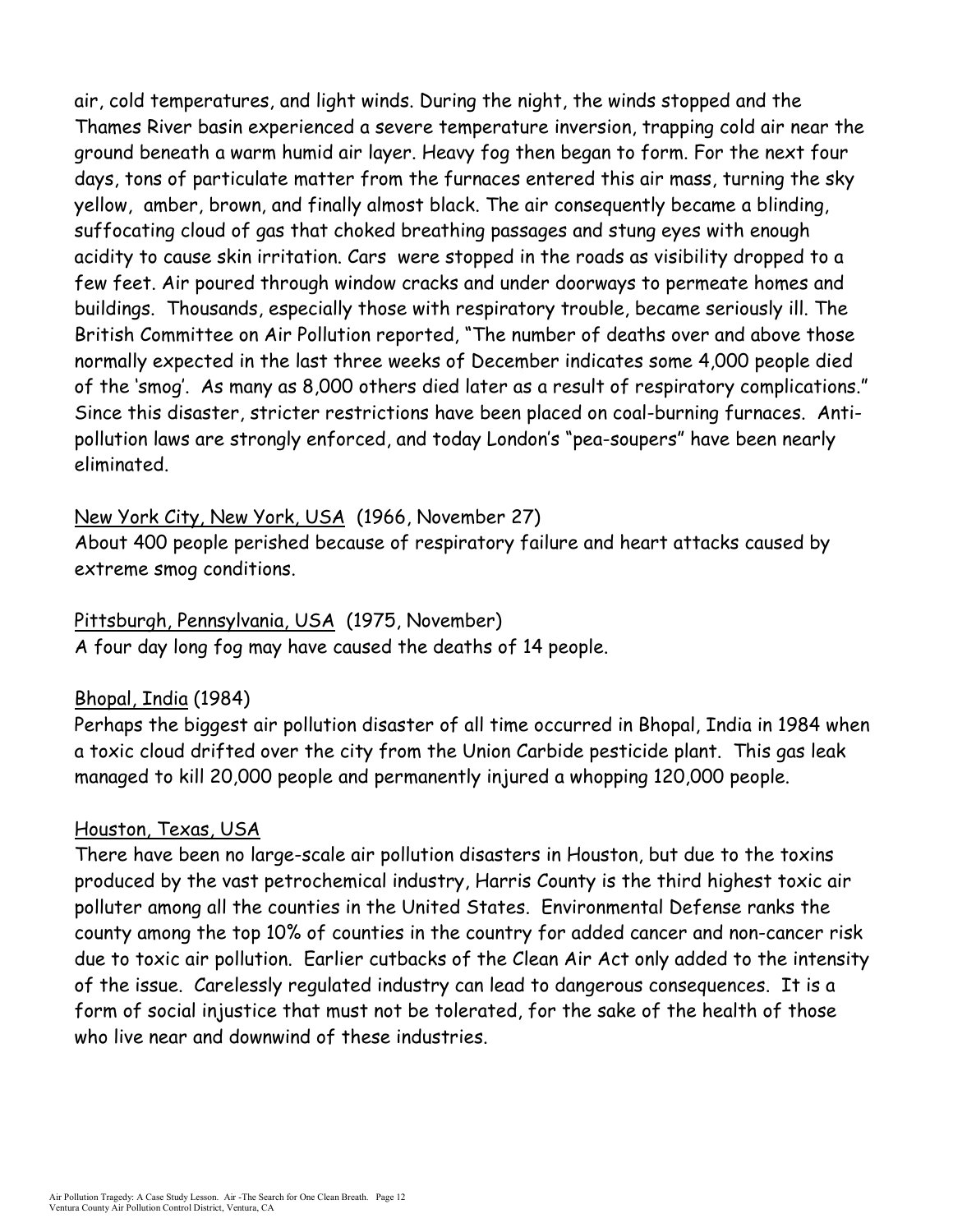# Resource 3 Why Should You Be Concerned About Air Pollution?

- You could go days without food and hours without water, but you would last only a few minutes without air. On average, each of us breathes over 3,000 gallons of air each day. You must have air to live. However, did you know that breathing polluted air can make you sick?
- Air pollution can damage trees, crops, other plants, lakes, and animals. In addition to damaging the natural environment, air pollution also damages buildings, monuments, and statues. It not only reduces how far you can see in national parks and cities, it even interferes with aviation.
- In 1970, Congress created the Environmental Protection Agency (EPA) and passed the Clean Air Act, giving the federal government authority to clean up air pollution in this country. Since then, EPA and states, tribes, local governments, industry, and environmental groups have worked to establish a variety of programs to reduce air pollution levels across America.

### Air Pollution and Your Health

- Breathing polluted air can make your eyes and nose burn. It can irritate your throat and make breathing difficult. In fact, pollutants like tiny airborne particles and ground level ozone can trigger respiratory problems, especially for people with asthma. Today, nearly 30 million adults and children in the United States have been diagnosed with asthma. Asthma sufferers can be severely affected by air pollution. Air pollution can also aggravate health problems for the elderly and others with heart or respiratory diseases.
- Some toxic chemicals released in the air are highly toxic and can cause cancer, birth defects, long term injury to the lungs, as well as brain and nerve damage. And in some cases, breathing these chemicals can even cause death.
- Other pollutants make their way up into the upper atmosphere, causing a thinning of the protective ozone layer. This has led to changes in the environment and dramatic increases in skin cancers and cataracts (eye damage).